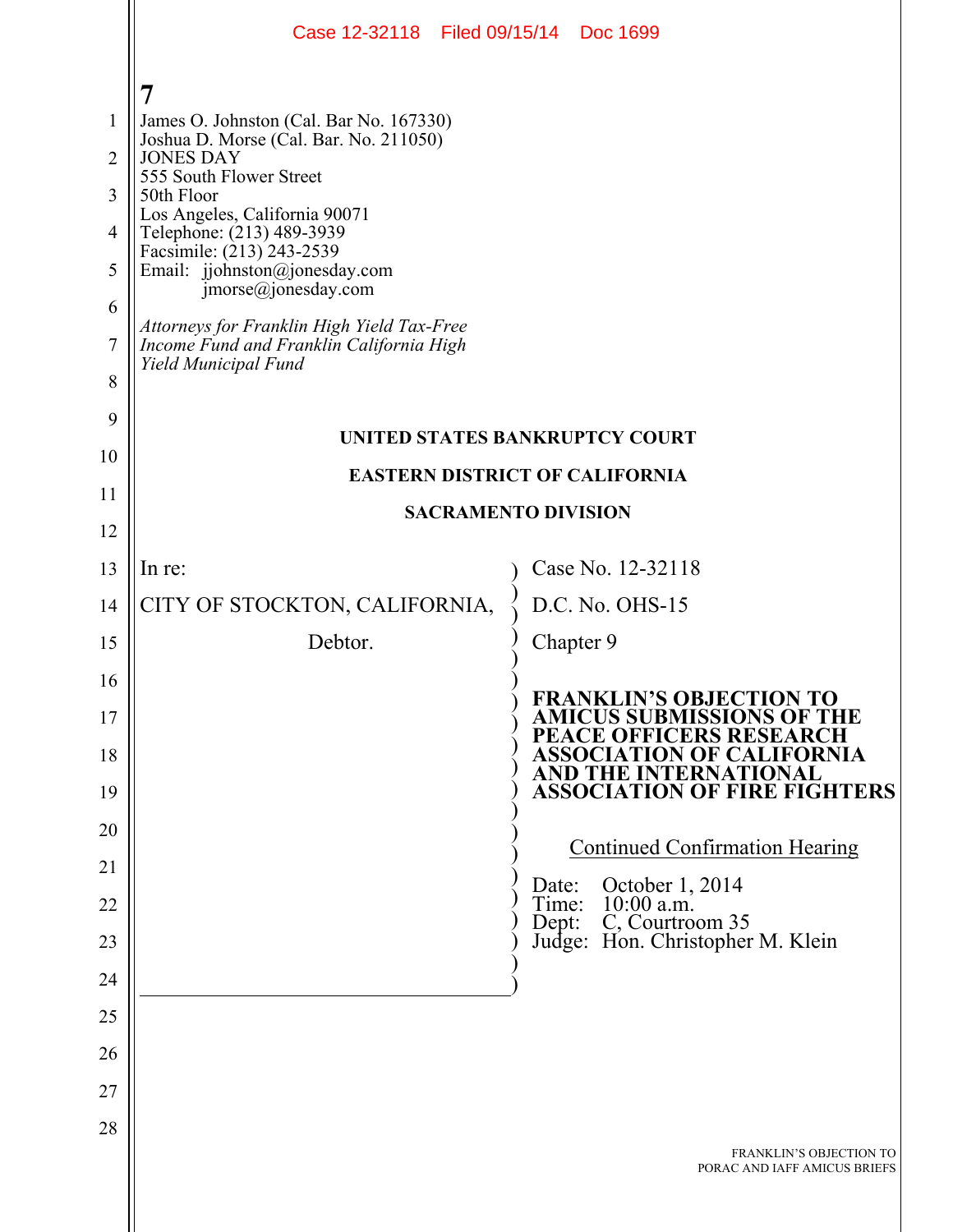Franklin High Yield Tax-Free Income Fund and Franklin California High Yield Municipal Fund hereby object to (a) the *Motion To File Amicus Curiae Brief In Support Of Confirmation Of The City Of Stockton's First Amended Plan Of Adjustment* [DN 1680] filed by the Peace Officers Research Association Of California ("PORAC") on August 19, 2014; and (b) the *Application For Submission And Consideration Of An Amicus Curiae Brief* [DN 1677], filed by the International Association Of Fire Fighters (the "IAFF") on August 18, 2014.

#### **PRELIMINARY STATEMENT**

9 Both PORAC and IAFF move for permission to submit amicus briefs in support of the City's Plan. Those proposed submissions are neither helpful nor appropriate. PORAC's brief is untimely and relies on inadmissible hearsay and other information not part of the record of the confirmation hearing. The proponents of the Plan did not, and in many circumstances would not have been able to, obtain admission of that information during the confirmation hearing, and it is not appropriate for it to be submitted now in the guise of an amicus submission. IAFF's brief merely regurgitates the trial brief submissions of the City and other proponents of the Plan, with no independent thought, analysis, or contribution.

### **OBJECTION**

19 20 21 22 23 24 25 26 27 "There is no inherent right to file an amicus curiae brief with the Court." *Long v. Coast Resorts, Inc.*, 49 F. Supp. 2d 1177, 1178 (D. Nev. 1999). Instead, it is a matter left to the court's discretion whether to allow a non-party to do so. *Id*.; *see, e.g., NOW, Inc. v. Scheidler*, 223 F.3d 615, 616 (7th Cir. 2000) ("Whether to permit a nonparty to submit a brief, as amicus curiae, is, with immaterial exceptions, a matter of judicial grace.") (collecting cases). A court should accept an amicus brief only if it is procedurally sound and actually adds something useful to the court's consideration of the issues and arguments presented by the parties. *See Ysleta Del Sur Pueblo v. El Paso Cnty. Water Improvement Dist. No. 1*, 222 F.3d 208, 209 (5th Cir. 2000) (per curiam) (denying motion for leave to file amicus brief as untimely and unhelpful). An amicus brief is not supposed to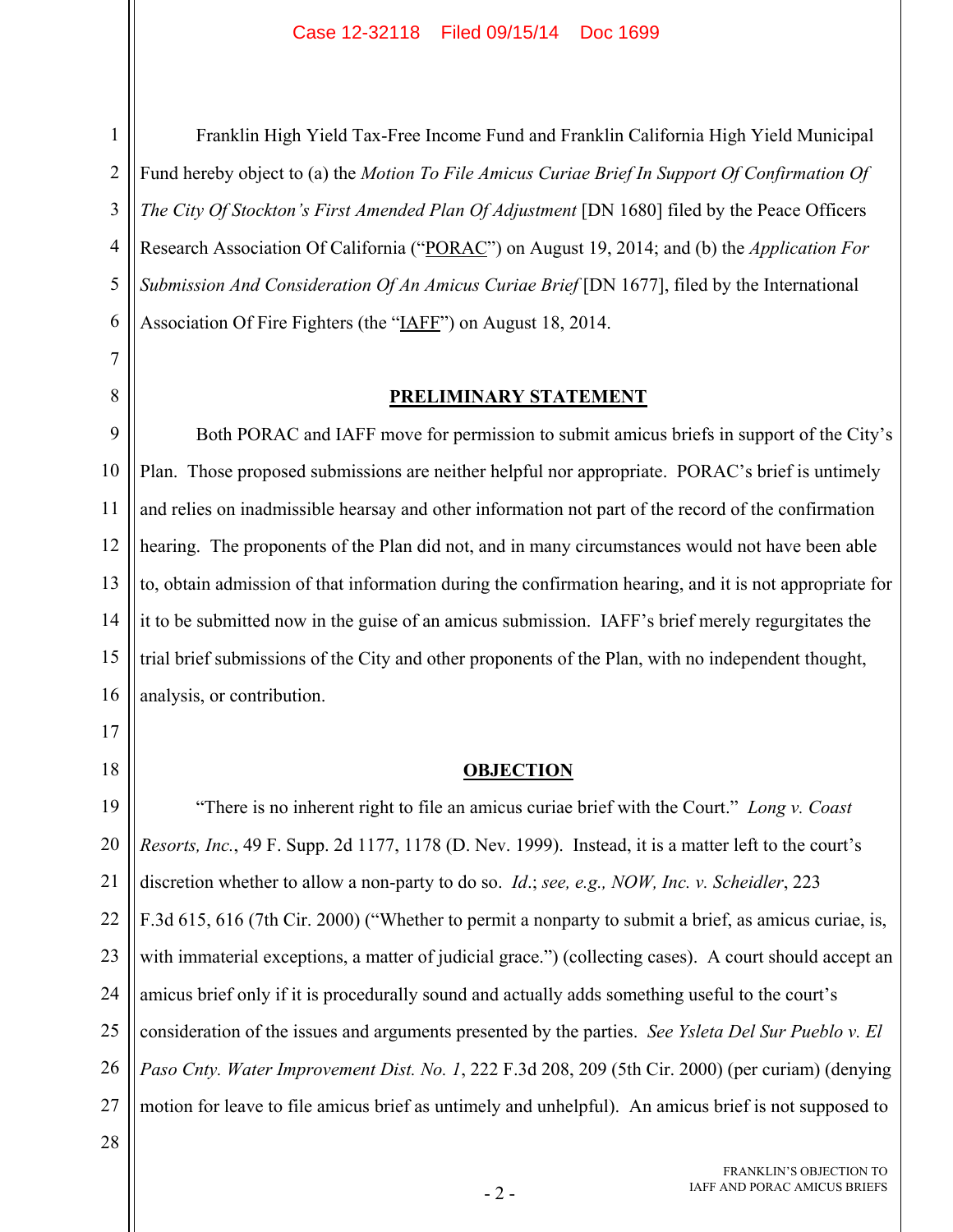#### Case 12-32118 Filed 09/15/14 Doc 1699

1

2

3

be a partisan exercise; it meant to assist the trier of fact in understanding the law, not merely to support one party or another to the litigation. *See, e.g.*, *Ryan v. CFTC*, 125 F.3d 1062, 1063 (7th Cir. 1997) ("The term 'amicus curiae' means friend of the court, not friend of a party.") (citation omitted); *New England Patriots Football Club, Inc. v. Univ. of Colo.*, 592 F.2d 1196, 1198 n.3 (1st Cir. 1979) (an amicus is one who "for the assistance of the court gives information of some matter of law in regard to which the court is doubtful or mistaken") (citation omitted).

7 8 9 10 11 12 13 14 15 Courts therefore do "not grant rote permission to file such a brief." *Voices for Choices v. Ill. Bell Tel. Co.*, 339 F.3d 542, 544 (7th Cir. 2003). Instead, a skeptical eye is necessary to preserve judicial economy, prevent gamesmanship with briefing limits, avoid unnecessary litigation costs, and protect litigation from interest group politics. *See id.*; *NOW*, 223 F.3d at 616-17; *Ryan*, 125 F.3d at 1064 ("In an era of heavy judicial caseloads and public impatience with the delays and expense of litigation, we judges should be assiduous to bar the gates to amicus curiae briefs that fail to present convincing reasons why the parties' briefs do not give us all the help we need for deciding the appeal."). Finally, amicus briefs must be timely and useful to justify consideration. *Long*, 49 F. Supp. 2d at 1178.

16 17 Here, both proposed submissions fail to meet these fundamental requirements and therefore should be excluded.

18

**A. PORAC'S Brief Is Procedurally Defective And Relies On Facts Not In The Record.** 

19

1. PORAC's Untimely Filing Warrants Denial Of The PORAC Motion.

20 21 Trial courts confronted with requests for permission to file an amicus brief frequently refer to the guidelines found in Rule 29 of the Federal Rules of Appellate Procedure or similar protocols.

22 *See Abu-Jamal v. Horn*, No. 99-5089, 2000 U.S. Dist. LEXIS 11013, at \*7-8 (E.D. Pa.

23 Aug. 7, 2000). Consideration of those guidelines are appropriate here.

24 25 26 Under Rule 29, an entity that desires to submit an amicus brief must file a motion for permission, with the proposed brief, "no later than 7 days after the principal brief of the party being supported is filed." Fed. R. App. P. 29(e). PORAC did not do so.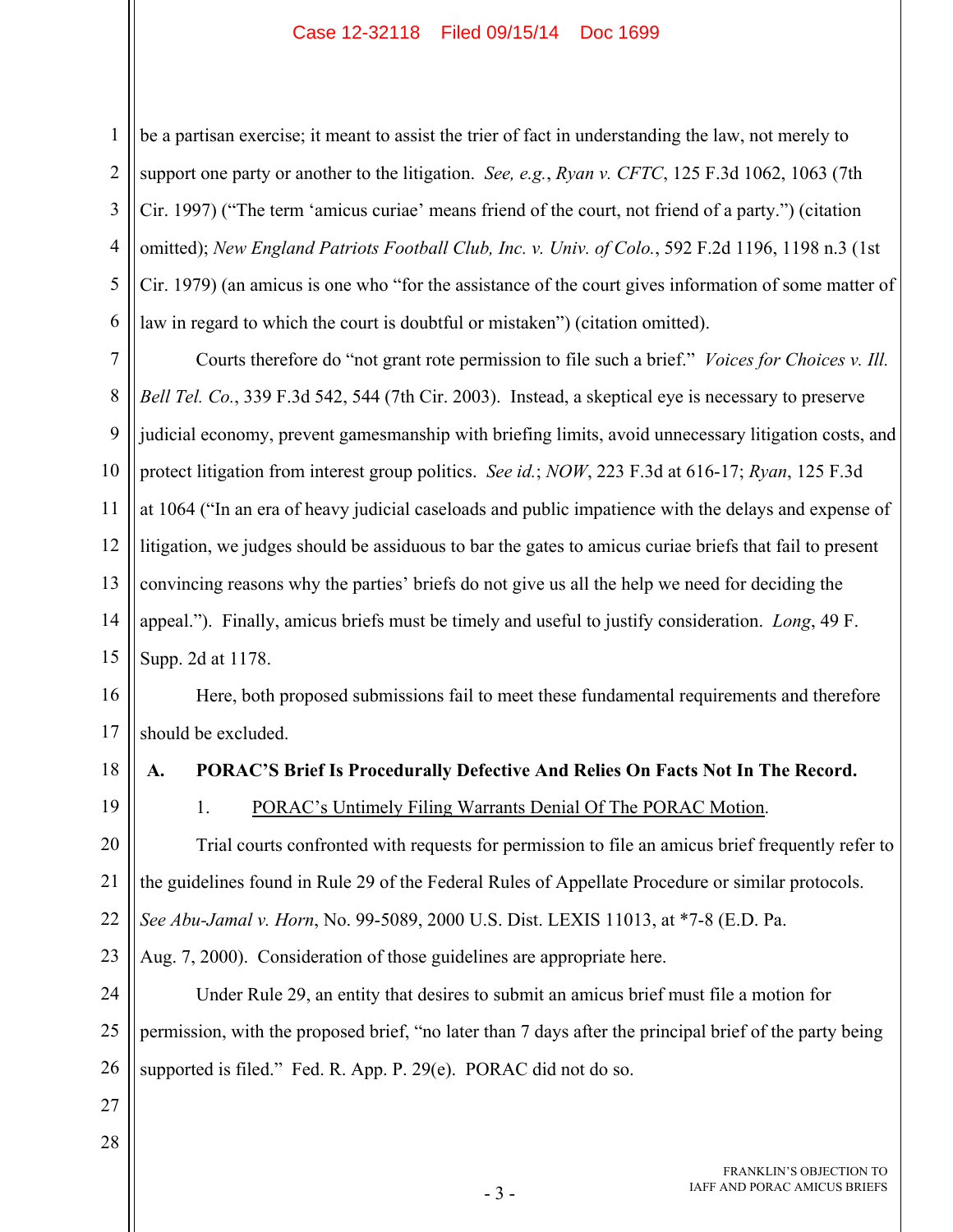#### Case 12-32118 Filed 09/15/14 Doc 1699

The City filed its *Supplemental Brief In Support Of Confirmation Of The First Amended Plan Of Adjustment, As Modified (August 8, 2014)* [DN 1657], on August 11, 2014. Because that brief is the "principal brief of the party being supported" by PORAC, PORAC was required to file its motion and submit its brief on or before August 18, 2014 – no later than seven days after the City's filing. PORAC, however, did not file its motion and brief until August 19, 2014, and those submissions therefore are untimely.

Because "[t]he concerns of necessity and timeliness which undergird the rule appear no less important in the district court than in the court of appeals," *Abu-Jamal*, 2000 U.S. Dist. LEXIS at \*18, PORAC's failure to comply with Rule 29 results in the PORAC brief being defective.

10

11

12

13

14

1

2

3

4

5

6

7

8

9

2. PORAC Relies Heavily On Facts Not Included In The Confirmation Hearing Record. In addition to being untimely, the PORAC brief relies heavily on sources and information not in the record of the confirmation hearing. To make matters worse, the vast majority of "source information" cited by PORAC would have been inadmissible had any plan proponent attempted to submit it as evidence at trial.

15 16 17 18 19 20 21 Amici may not raise matters outside of the record. *See, e.g.*, *Pfennig v. Household Credit Servs., Inc.*, 295 F.3d 522, 529 n.2 (6th Cir. 2002) (refusing to consider "the particular factual issues the amici raise regarding the actual workings of the [credit card] industry" in part because they "are not in the record"), *rev'd on other grounds, Household Credit Servs., Inc., v. Pfennig*, 541 U.S. 232 (2004); *NGV Gaming, Ltd. v. Upstream Point Molate, LLC*, 355 F. Supp. 2d 1061, 1068 (N.D. Cal. 2005) (noting that amicus curiae "is restricted to suggestions relative to matters apparent on the record or to matters of practice") (citation omitted).

22 23 24 25 26 27 PORAC's brief not only raises factual issues outside of the confirmation hearing record, it does so by citing inadmissible hearsay. In particular, PORAC's discourse on the "practicalities" of police recruitment and retention in California is replete with citations to sources not in the record, most of which are inadmissible under the Federal Rules of Evidence. For example, the two subsections of PORAC's brief discussing the cities of San Diego and San Jose rely almost exclusively on the contents of news articles, PORAC Brief at 6-8, all of which are inadmissible. *See*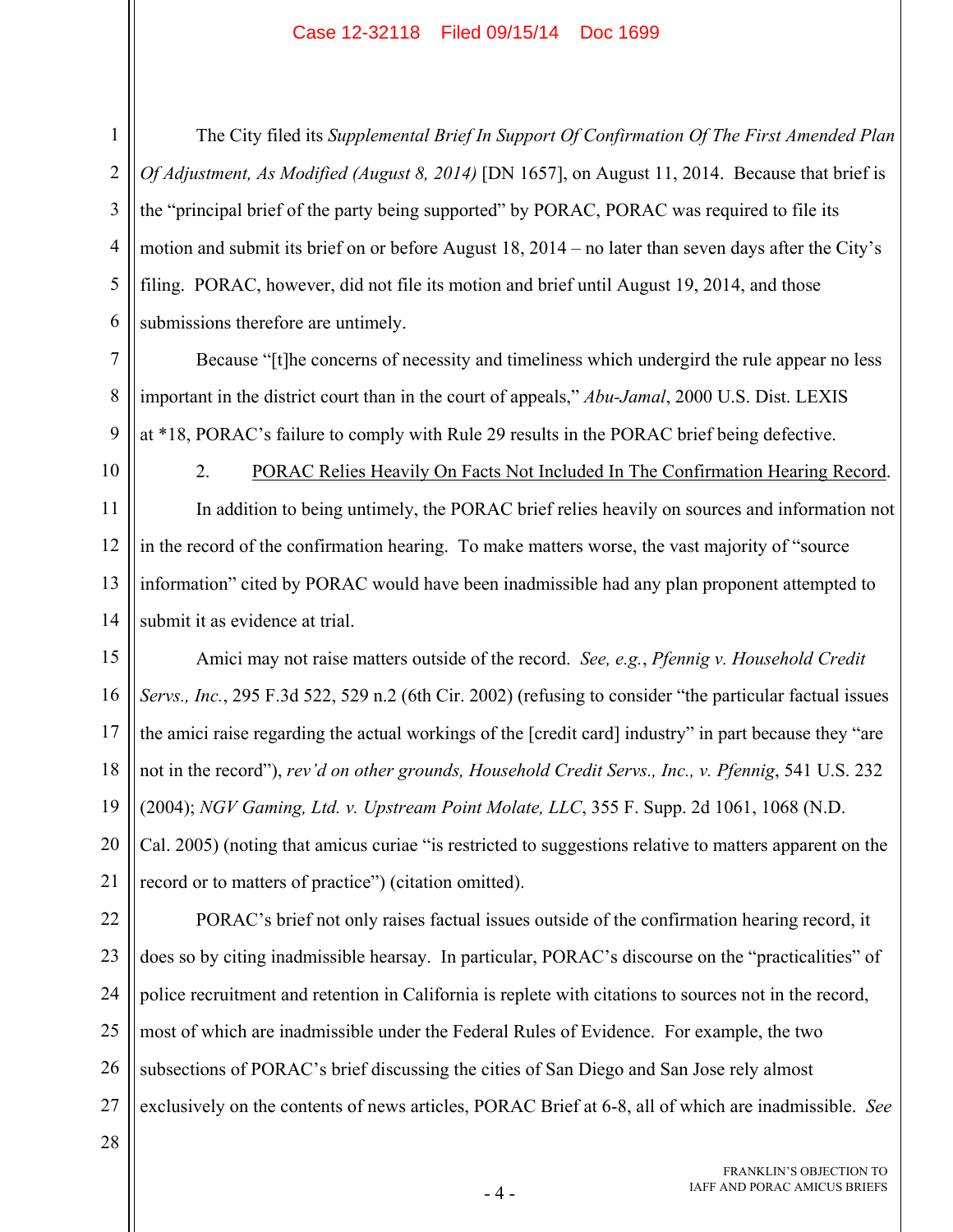*Jamul Action Comm. v. Stevens*, No. 2:13-CV-01920-KJM-KJN, 2014 U.S. Dist. LEXIS 107582, at \*21-22 (E.D. Cal. Aug. 4, 2014) (denying amici's request for judicial notice of news articles because the articles were inadmissible hearsay). PORAC cannot insert unreliable extraneous information into the record via an amicus brief, and its motion for permission to do so should be denied.

6

1

2

3

4

5

7

8

9

## **B. IAFF's Brief Merely Repeats What Is Already Before The Court.**

IAFF, on the other hand, does not provide any new information to the Court. Instead, it merely repackages arguments already before the Court in the various briefs submitted by proponents of the City's Plan. This is inappropriate.

10 11 12 13 14 15 16 17 18 19 20 21 22 23 24 "[A]n amicus brief is supplemental. . . . It should treat only matter not adequately addressed by a party." Fed. R. App. P. 29(d) Adv. Comm. Notes to 1998 Amend; *see Voices for Choices*, 339 F.3d at 545 ("it is very rare for [a proposed] amicus curiae brief to do more than repeat in somewhat different language the arguments in the brief of the party whom the amicus is supporting"). Thus, courts presented with an amicus petition consider whether a party is inadequately represented, whether the amicus petitioner "has a direct interest in another case" that may be "materially affect[ed]" by the outcome of the case, and whether the amicus has "a unique perspective, or information, that can assist the court," *NOW*, 223 F.3d at 617, although a unique perspective alone is not sufficient to warrant consideration of a redundant brief. *See In re Halo Wireless, Inc.*, 684 F.3d 581, 596 (5th Cir. 2012) (denying amicus petition because "[w]hile the [amicus] may have a 'unique perspective' . . . its brief in fact contains no information or arguments that the Appellees did not already provide to the Court."); *Ryan*, 125 F.3d at 1064 ("We are not helped by an amicus curiae's expression of a 'strongly held view' about the weight of the evidence, but by being pointed to considerations germane to our decision of the appeal that the parties for one reason or another have not brought to our attention.") (citation omitted).

25 26 27 IAFF's brief is chock full of references to other briefs but notably void of any original contribution. In fact, the second sentence of the IAFF's argument admits that the point it attempts to make "has been made overwhelmingly clear in the briefs filed in support of the Plan by the City and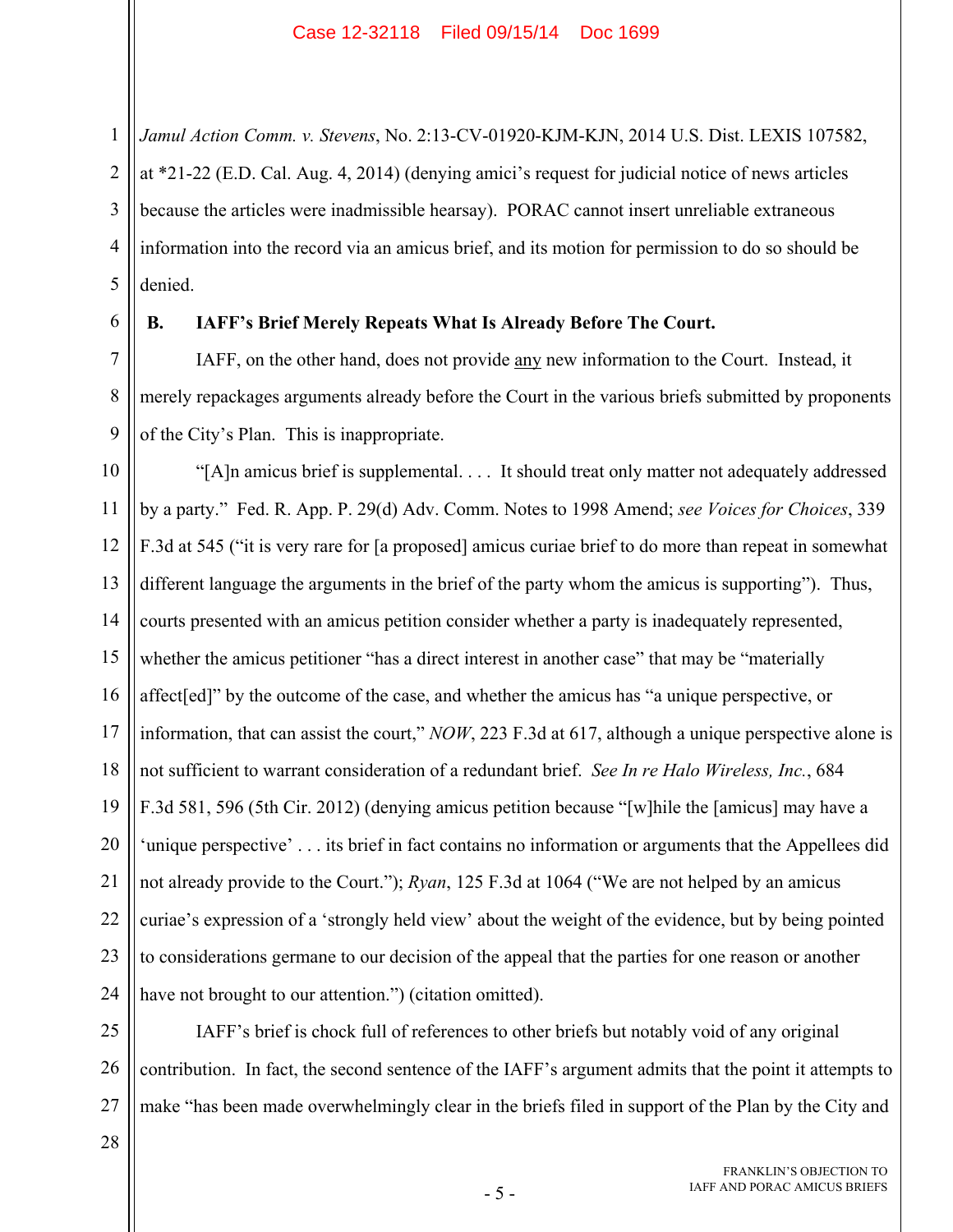the employee and retiree groups." IAFF Brief at 2 n.1. IAFF then confirms its lack of unique perspective at least four more times:

3 4 5 6 7 8 9 10 11 12 13 14 15 16 17 18 19 20 21 22 23 24 25 "As is explained in greater detail in the briefs filed by the City, CalPERS, and the various employee groups, the Plan meets those conditions." IAFF Brief at 3 (emphasis added). "The City's brief clearly sets forth the practical decisions the City made that led to its proposal of the Plan, and why the Plan must be confirmed in order for the City to even be able to provide governmental services." IAFF Brief at 4 (emphasis added). "CalPERS's Constitutional brief shows that the legislative history makes it clear that Congress intended for a state's laws to continue to control during municipal bankruptcy." IAFF Brief at 5 n.4 (emphasis added). "In fact, CalPERS's brief demonstrates that the California Legislature considered Section 20487 to be such a prerequisite." IAFF Brief at 7-8 (emphasis added). While IAFF recognizes that the issues addressed in its brief already have been exhaustively covered by other briefs, it attempts to add its own voice to the chorus. This "does not tell us anything we don't know already. It adds nothing." *Ryan*, 125 F.3d at 1064; *see also Abu-Jamal*, 2000 U.S. Dist. LEXIS at \*14 n.7 (no amicus brief where "highly qualified counsel have addressed the principal factual and legal issues which amici groups seek to address"). Moreover, IAFF does not and cannot claim any special interest in this case. *See Strasser v. Doorley*, 432 F.2d 567, 569 (1st Cir. 1970) ("[A] district court lacking joint consent of the parties should go slow in accepting . . . an amicus brief unless, as a party, although short of a right to intervene, the amicus has a special interest that justifies his having a say."). IAFF asserts that protecting public employee pensions "is an extremely important issue for fire fighters" and that "the

26 IAFF has a substantial interest in ensuring that the Chapter 9 municipal bankruptcy process is not

- 27 used as a method for circumventing California's strong pension protections." IAFF Brief at 2.
- 28

1